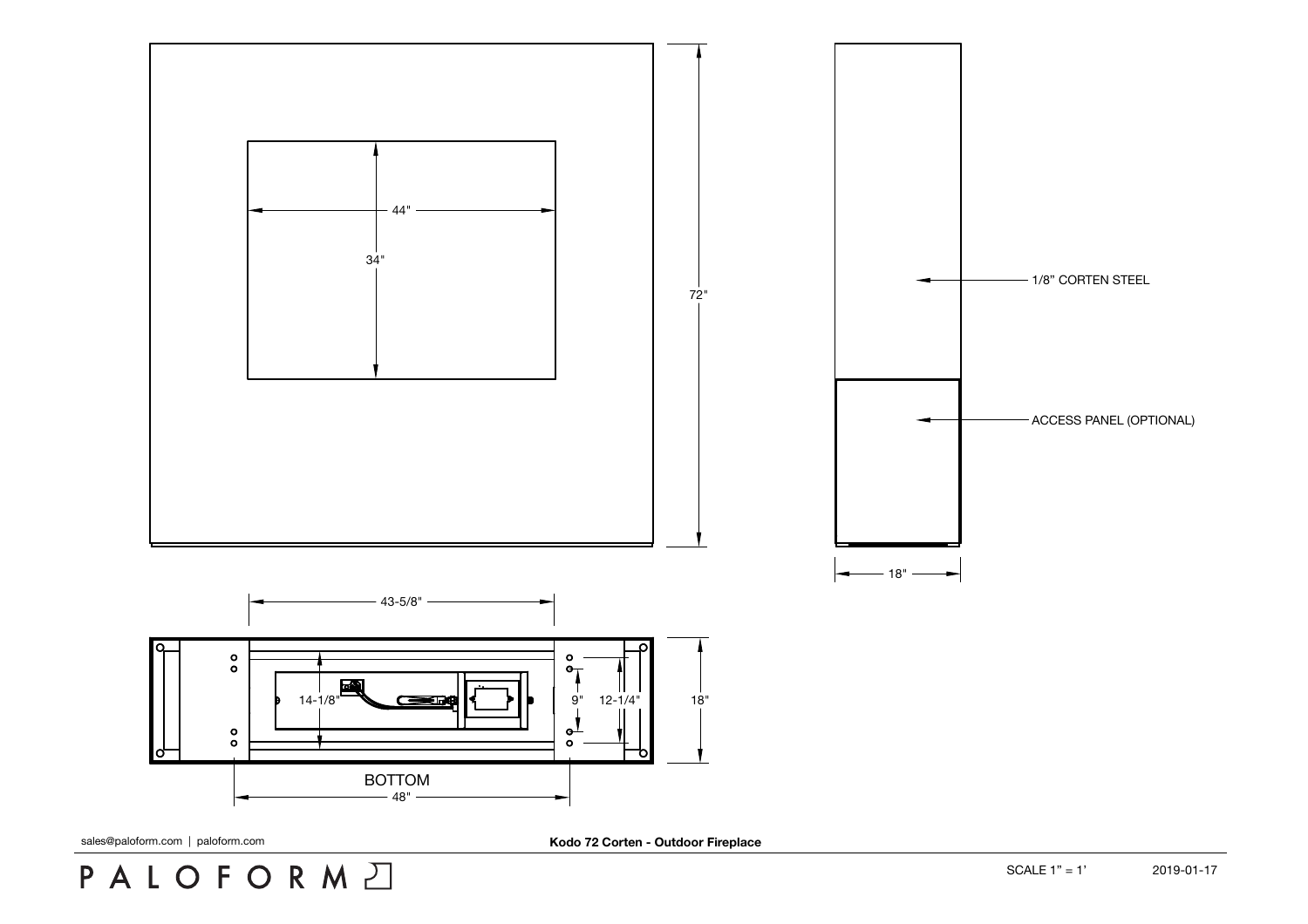

## **Technical Data**

**Clearances to Available Finishes:** Corten Steel **Available Accessories:** Tempered Glass Screen **Burner Certifications**

**Crated Weight:** up to 800 lbs / 365 kg

**Natural Gas Propane Burner Model:** LIN-E-36 LIN-E-36P **Heat Output:** 60,000 BTU/h 57,000 BTU/h 18 kW 18 kW

**Combustibles:** Above: 72" Below: 0" Sides: 4"

**& Standards:** US & Canada - ETL ANSI Z21.97 CSA 2.4.1 UK & EU - CE GAR (EU) 2016/426 Switzerland - SVGW **Installed Weight:** up to 650 lbs | 300 kg **Crate Size:** 80"x24"x80"h / 203x60x203 cm П **Vessel Material & Weight:** 1/8" Corten Steel 550 lbs



For more information, visit **[paloform.com/fire-pits/kodo](http://paloform.com/fireplaces/kodo)**

sales@paloform.com | paloform.com **Kodo 72 Corten - Outdoor Fireplace - ISO**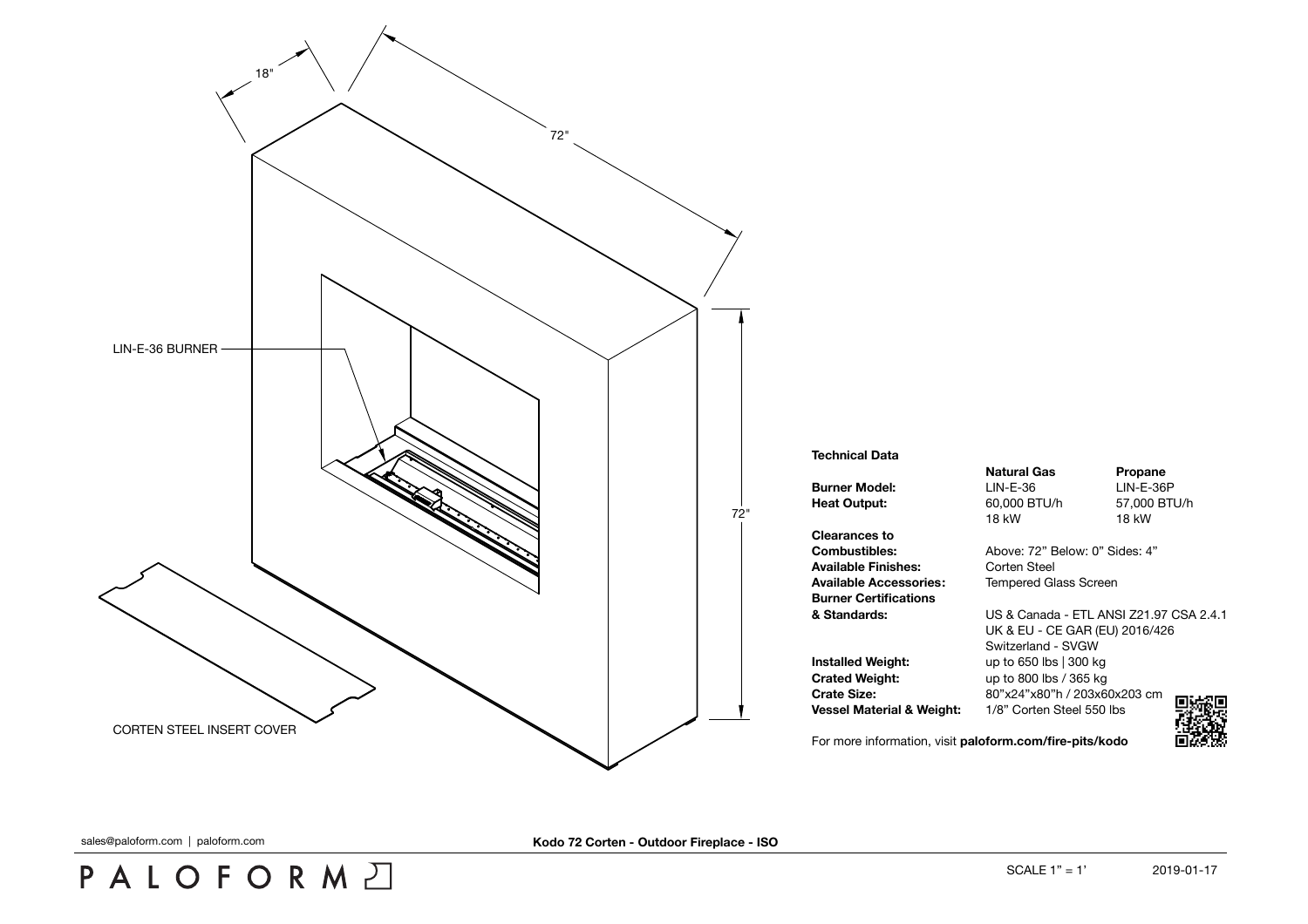

PALOFORMA

sales@paloform.com | paloform.com **Kodo 72 Corten - Outdoor Fireplace - Match-lit**

SCALE 1" = 1' 2019-09-12